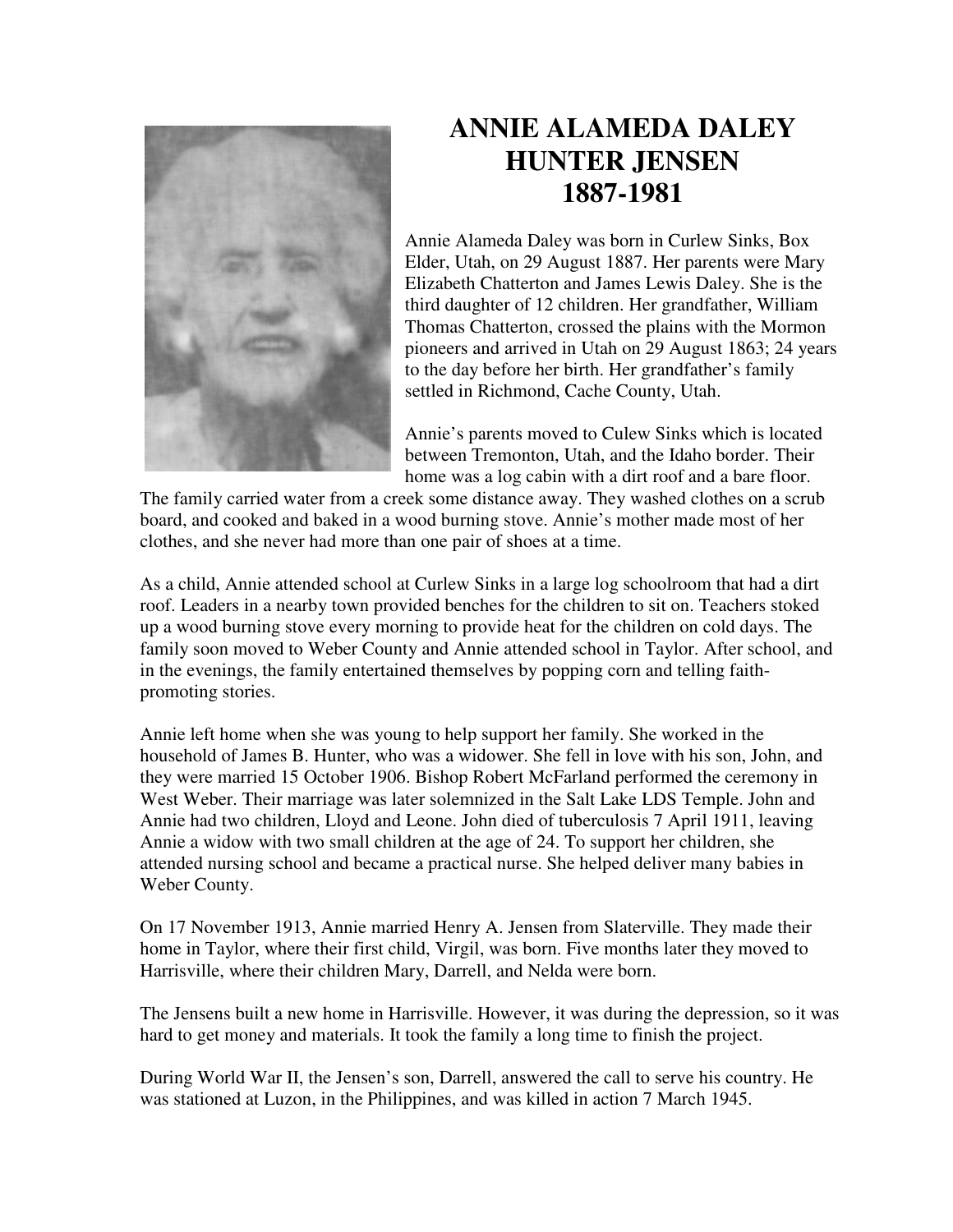Henry was injured in an accident and was disabled for some time. Because money was hard to come by, the family lived on parsnips, cabbage, and oats. Henry died 1 July 1952 soon after the new house was finished.

Annie was left a widow again. She also lost another son, Virgil, who died from a heart attack. For 52 years Annie cared for her daughter Nelda, the last child of Annie and Henry, who had been injured at birth. Annie devoted her entire life to the love and care of this precious daughter.

Annie was an active member of the Church of Jesus Christ of Latter-day Saints. She served faithfully in many positions. She loved the children she taught in Primary. She taught Primary for 15 years. She was a visiting teacher for 50 years, and never missed visiting the sisters on her beat.

Annie was a member of the Daughters of Utah Pioneers, Sarah Jane Taylor Camp in Harrisville. She served as captain, vice captain, and secretary. In 1976, the Daughters of Utah Pioneers selected her to be the queen of the  $24<sup>th</sup>$  of July Celebration. She was honored at several activities on the  $24<sup>th</sup>$ . She rode on a special Ogden City float near the head of the Pioneer Days Parade. Nine of her great grandchildren rode on the float with her. In the afternoon she was honored at a luncheon. In the evening she rode in a buggy around the rodeo arena with the Grand Marshall, Chuck Storey. She also received other honors during the five-day celebration which began on July 20.

In Annie's lifetime, she saw the advancement of travel from horse-drawn wagons to cars, to airplanes flying around the world. She also saw the space program and man landing on the moon.

Annie Jensen died 2 June 1981 in Ogden, Weber County, Utah. She was a wonderful wife, mother, grandmother, and friend. She was admired and loved by all who knew her.

## **SOURCE:**

Larsson, Shauna. "Citizen Profile." *Harrisville Happenings.* August 1976. *Ogden Standard Examiner*, July 1976.

Jensen, Mary or Leone*.* " Life Sketch." Unpublished manuscript. 12 June 1981.